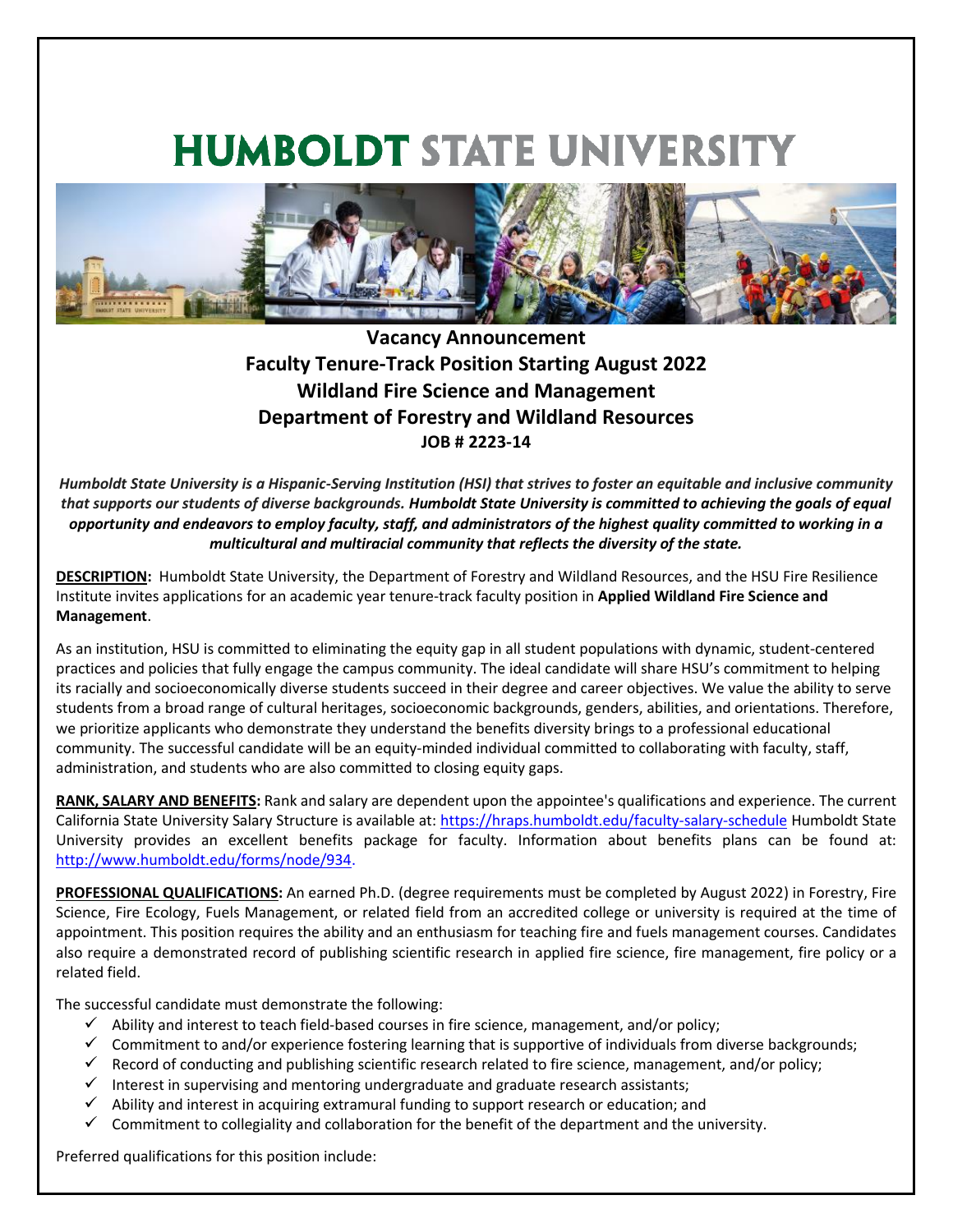- Past experience teaching fire science, fire management, or fire policy courses;
- $\checkmark$  Past experience engaged with prescribed fire science and/or management;
- Past experience engaged with Indigenous fire science/traditional ecological knowledge (TEK) and tribal nations;
- $\checkmark$  Demonstrated ability to publish applied fire science, management, or policy research in respected journals;
- $\checkmark$  Record of acquiring extramural funding for research or education projects; and
- $\checkmark$  Experience working with undergraduate or graduate student research assistants.

At the time of appointment, the successful candidate, if not a U.S. citizen, must have authorization from the Bureau of Citizenship and Immigration Services to work in the United States. For information on the University policy on support for nonimmigrant probationary faculty visa acquisition, please visit the Faculty Immigration Resources page: [https://extended.humboldt.edu/international-programs/immigration/faculty.](https://extended.humboldt.edu/international-programs/immigration/faculty) Evidence of degree(s) is required at time of hire.

**PROFESSIONAL DUTIES:** Candidates should be committed to teaching excellence. The primary professional responsibilities of instructional faculty members are teaching, maintaining office hours, and working collaboratively and productively with colleagues. Instructional assignments include a subset of approximately three of the following courses: Fire Weather, Fire Behavior and Effects, Social Dimensions of Wildland Fire, Wildland Fire Use and Policy, Landscape Fire Modeling, Wildland Fire Capstone, and Wildland Fire Internship. Successful candidates will be actively involved in developing and implementing the new Applied Fire Science and Management degree program. Candidates will be expected to engage with applied research related to fire science, management, or policy and to be an active member of the HSU Fire Resilience Institute.

Humboldt State also continues to build unique and innovative learning opportunities for students, bridging the sciences, social sciences, arts, and humanities. HSU is a leader in "learning communities" that build relationships between students, faculty, staff, administrators, and the community. These communities incorporate environmental and social responsibility.

**GENERAL INFORMATION** The Department of Forestry and Wildland Resources offers two baccalaureate degree programs in either Forestry or Rangeland Resource Science. We currently have about 250 majors in Forestry (218) and Rangeland Resource Science (31). The wildland fire management concentration within the Forestry major is certified by the Association for Fire Ecology and is one of the largest in the nation. A new bachelor of science degree program in Applied Fire Science and Management will begin in Fall 2023 as part of the university's transition to become California State Polytechnic University, Humboldt (i.e., Cal Poly Humboldt). We have nine tenure-line forestry faculty members, one tenure-line rangeland resources faculty member, and nine lecturers. The Forestry program is accredited by the Society of American Foresters. For more information, please visit:<https://fwr.humboldt.edu/>

The Humboldt State University Fire Resilience Institute is a center of excellence in applied fire science and management research. With over 10 faculty members and numerous collaborators and partners in northern California, the institute is heavily engaged in research that provides workable solutions to reduce the negative impacts of wildfires on natural resources, ecosystems, and human communities, while promoting the reintroduction of cultural and ecological fire to benefit California's natural and cultural heritage. For more information, please visit:<https://fireinstitute.humboldt.edu/>

Humboldt State University sits on the traditional homelands of the Wiyot people in what is currently called Arcata, CA. The Wiyot people call the area Goudi'ni (over in the woods). The Humboldt State University campus in northern California is in close proximity to several thriving Native American tribes and communities. Humboldt State currently has the largest percentage of Native American students in the CSU system and has over 30 Native American faculty and staff many from local area California Indian tribes. HSU is home to a number of leading Native American programs including the Indian Tribal Education and Personnel Program (ITEPP) and the Indian Natural Resource, Science and Engineering Program (INRSEP). For more information, please visit: [www.humboldt.edu/nasp](http://www.humboldt.edu/nasp)

There are also many opportunities at HSU to conduct research, teaching, and community work on Native American history and cultures in Special Collections at the HSU library. The Humboldt Room in the Library has fantastic resources for tribally focused archive materials from the region. HSU strives to build a supportive and inclusive Native community and engages with Indigenous communities through various initiatives and opportunities like the annual California Indian Big Time and Indigenous People's Week and a chance to network with other faculty and staff as part of the HSU Council of American Indian Faculty and Staff.

**APPLICATION:** Qualified candidates should submit the following materials through Interfolio:

**Click here to apply:** http://apply.interfolio.com/100522

 $\checkmark$  Letter of application;